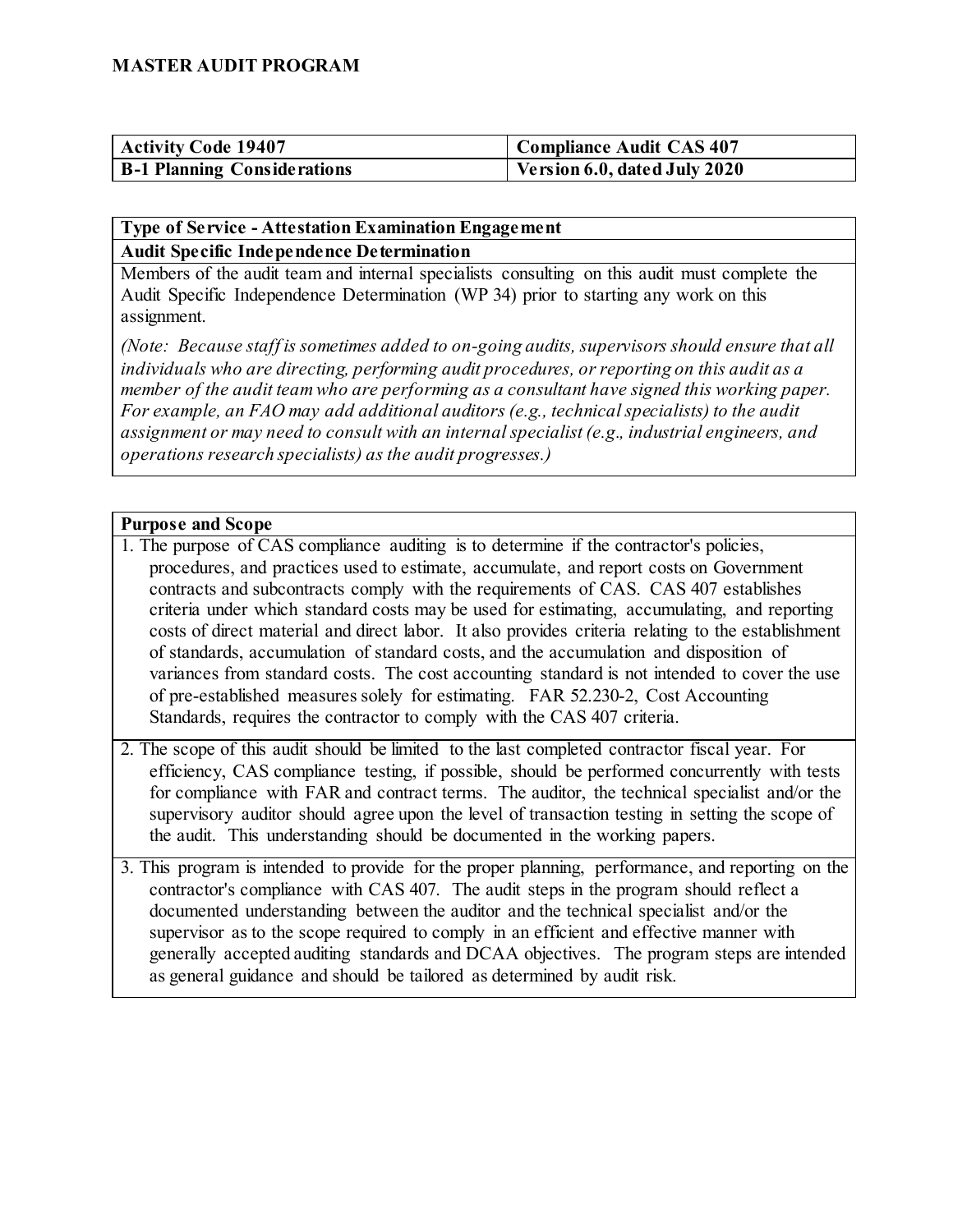#### **Other Planning Considerations**

- 1. Before beginning the audit, the auditor should first determine if the contractor is subject to CAS 407 coverage. Using the standard for Government contract costing is the contractor's option. Contractors are not required to establish standard cost accounting systems or use established standard cost accounting systems, intended for management purposes, for costing Government work. Furthermore, CAS 407 does not cover the use of pre-established measures used solely for estimating purposes. However, contractors are required to follow provisions of CAS 407 if they choose to cost Government contracts through a standard cost accounting system. If the standard is not applicable to the contractor, the audit should be cancelled.
- 2. Materiality (see 48 CFR 9903.305) and audit risk assessment are integral parts of the planning process and should be considered in developing the extent of CAS compliance tests.
- 3. Once it is determined that CAS 407 is applicable, the auditor should assess which provisions of the standard are significant to the contractor; assess control risk; and the results of other relevant audits (e.g., results of prior compliance audits, Disclosure Statement examinations, etc.). The decision to not test whether the contractor is complying with specific provisions of the standard should be documented.
- 4. Prior to commencing the audit, review Agency guidance that may impact the audit and adjust the scope and procedures appropriately.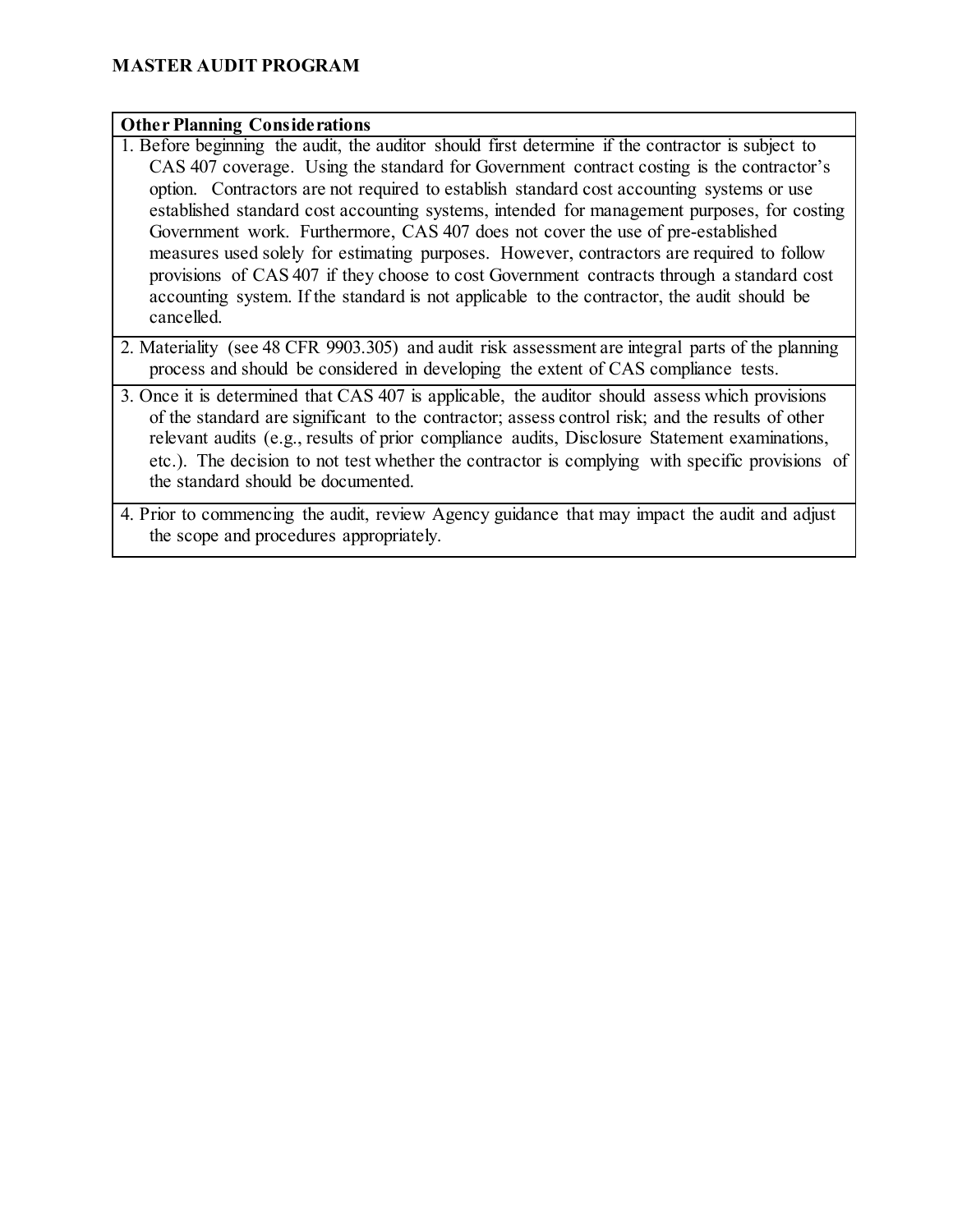| <b>B-1 Preliminary Steps</b>                                                                                                                                                                                                                                                                                                                                                                                                                                                                                                                                                                                                                                                                                                                                                                                                                                                          | <b>WP</b> Reference |
|---------------------------------------------------------------------------------------------------------------------------------------------------------------------------------------------------------------------------------------------------------------------------------------------------------------------------------------------------------------------------------------------------------------------------------------------------------------------------------------------------------------------------------------------------------------------------------------------------------------------------------------------------------------------------------------------------------------------------------------------------------------------------------------------------------------------------------------------------------------------------------------|---------------------|
| Version 6.0, dated July 2020                                                                                                                                                                                                                                                                                                                                                                                                                                                                                                                                                                                                                                                                                                                                                                                                                                                          |                     |
| 1. Research and Planning                                                                                                                                                                                                                                                                                                                                                                                                                                                                                                                                                                                                                                                                                                                                                                                                                                                              |                     |
| a. Read and become familiar with the criteria in CAS 407. Identify any<br>changes in the CAS 407 standard since the last examination.                                                                                                                                                                                                                                                                                                                                                                                                                                                                                                                                                                                                                                                                                                                                                 |                     |
| b. Evaluate Part II of the contractor's Disclosure Statement and related<br>written policies and procedures to become familiar with the disclosed<br>accounting practices. Determine if the contractor costs Government<br>contracts through a standard cost system. That is, make an independent<br>assessment whether the contractor is subject to CAS 407.                                                                                                                                                                                                                                                                                                                                                                                                                                                                                                                         |                     |
| c. Customarily, both components of a standard are stated at standard to<br>derive cost at standard. Under CAS 407, if one element is at standard<br>and one element is at actual, the result is considered cost at standard.<br>For example, when either the material price or quantity is set at standard<br>with the other component stated at actual, the resulting product is<br>treated as material cost at standard and, therefore, is subject to CAS 407<br>(CAS 407.50(a)(2)).                                                                                                                                                                                                                                                                                                                                                                                                |                     |
| d. Determine if the contractor's accounting system has remained unchanged<br>since the last CAS compliance audit. If changes have occurred, adjust<br>audit scope accordingly.                                                                                                                                                                                                                                                                                                                                                                                                                                                                                                                                                                                                                                                                                                        |                     |
| e. Review permanent file to determine if previous audits included findings<br>and recommendations that relate to the subject matter. If there were<br>findings material to the subject matter, document this information in the<br>risk assessment and perform the following procedures:<br>Ask contractor management if corrective actions were taken to<br>(1)<br>address findings and recommendations reported in previous DCAA<br>audits (e.g., questioned costs, business system deficiencies, CAS<br>audits) that are relevant to the subject matter of audit. If yes, have<br>contractor explain corrective actions taken and determine if<br>additional audit procedures should be included in the fieldwork to<br>test the corrective actions. (GAGAS 7.13)<br>Document the results of the inquiry and the impact of the corrective<br>(2)<br>actions to the subject matter. |                     |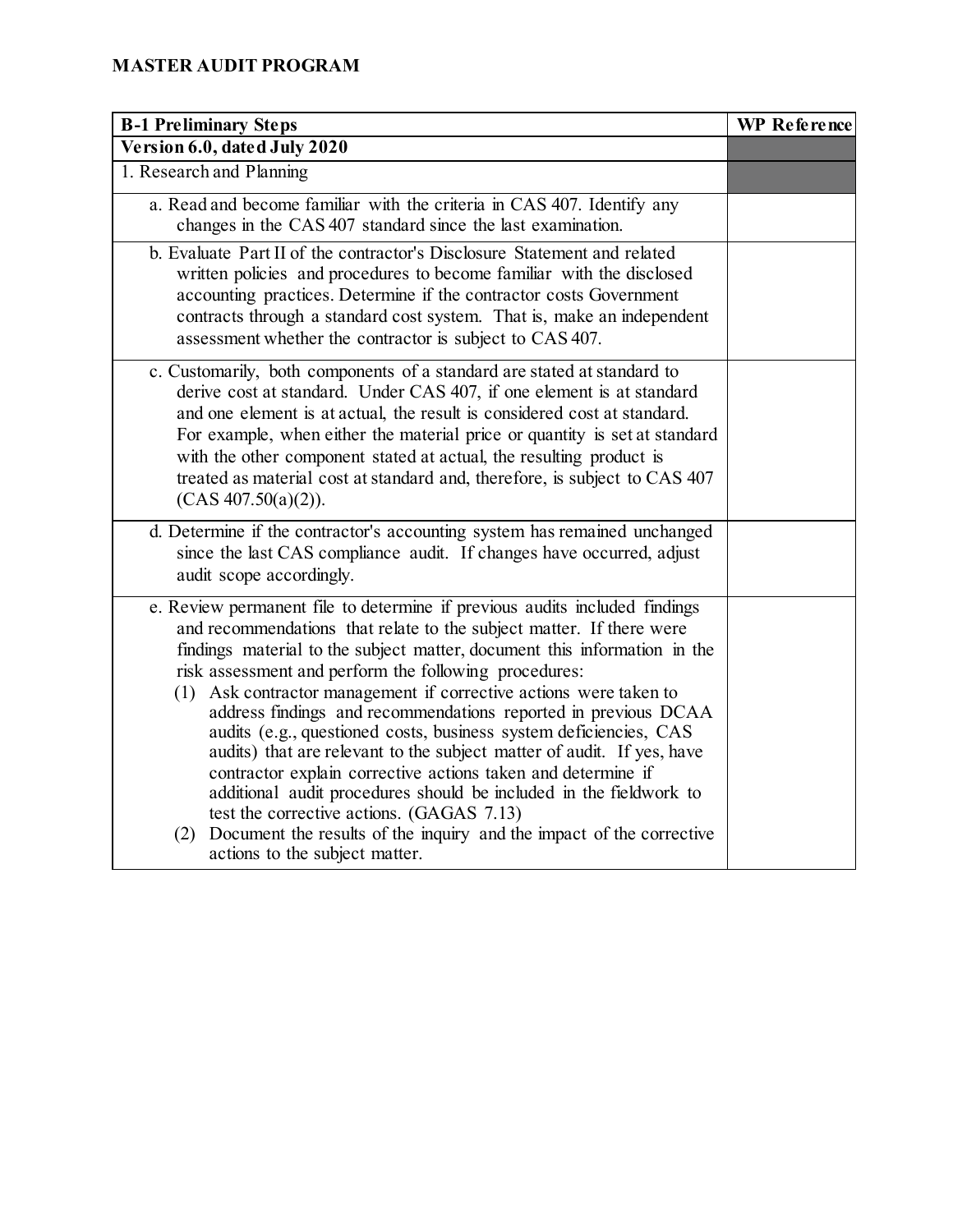f. Review permanent file to determine if the contractor has previously provided other studies or audits (e.g., summary listing of internal audits or external audit reports) that directly relate to the subject matter. If there are no other studies or audits, document that information in the working papers and perform the procedures below.

(1) Ask contractor management if internal audits were performed. If yes, request contractor provide a summary listing of the internal audits that would assist us in understanding and evaluating the efficacy of the internal controls relevant to the subject matter of the audit:

(2) If the review of the perm file or the contractor identifies relevant internal audits:

- Determine if access to these reports is necessary to complete the evaluation of the relevant internal controls to support the risk assessment or audit procedures related to the subject matter of the audit. There must be a nexus between the internal audit reports and the scope of this specific assignment.
- Document the results of the determination in writing.
- If assignment is at a major contractor location, coordinate with the CAD or FAO point of contact (POC) for internal audit reports to request the contractor provide access to the reports.
- If assignment is at a non-major contractor and the FAO does not have a designated POC, the auditor should request the contractor provide access to the internal audit reports.
- The request should include information on how the internal audit report is relevant to the DCAA audit. Place a copy of the request in the assignment administrative working papers.
- (3) If the review of the perm file or the contractor identifies relevant other audits or studies:
	- Obtain publicly available information for the relevant other Government agency audits (e.g., websites for DoD IG or other IGs, service audit agencies, etc.).
	- Make appropriate adjustments to your risk assessment and planned procedures based on the reported findings.
- (4) Document the results of the inquiries including the response received from the contractor for any request for access to internal audit reports. (If access was not granted this should include the contractor's rationale or justification for not granting access).
- (5) Determine if additional audit procedures are needed to respond to identified risk.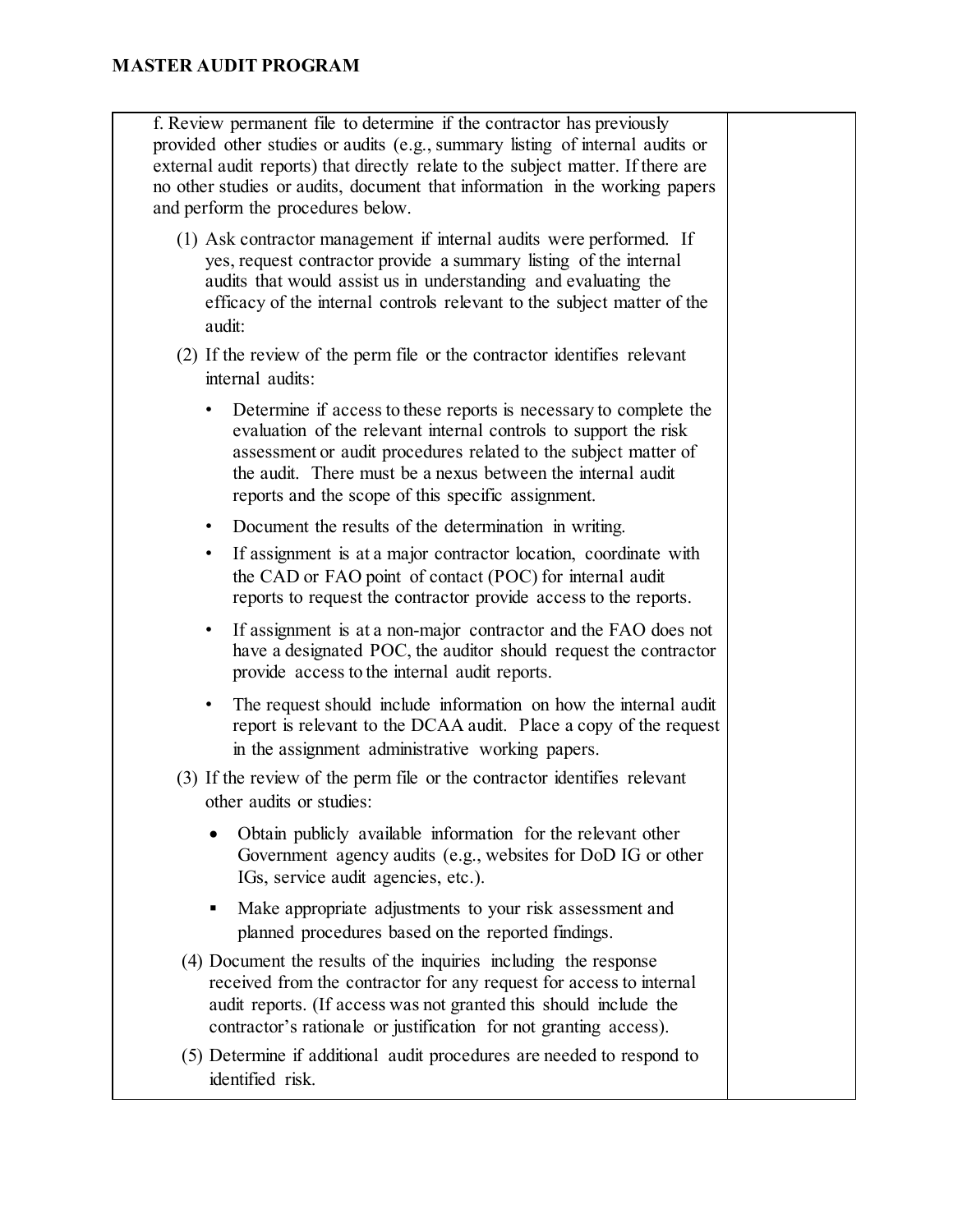| <b>B-1 Preliminary Steps</b>                                                                                                                            | <b>WP</b> Reference |
|---------------------------------------------------------------------------------------------------------------------------------------------------------|---------------------|
| g. Evaluate recent pricing proposals or incurred cost submissions to                                                                                    |                     |
| determine whether total standard costs are material. Consider                                                                                           |                     |
| contractor's sales mix (i.e., CAS-covered Government contracts vs. non-                                                                                 |                     |
| CAS-covered and commercial) when determining materiality of costs<br>subject to this standard. Materiality should be a consideration only in            |                     |
| determining the extent of substantive testing.                                                                                                          |                     |
|                                                                                                                                                         |                     |
| h. Examine the FAO permanent files (including audit leads from other<br>relevant audits) and prior audit work paper packages to determine what          |                     |
| data are available, what audit steps were done in the past and the results                                                                              |                     |
| from those steps. This will identify areas of high risk and/or areas                                                                                    |                     |
| where limited or no compliance testing is necessary.                                                                                                    |                     |
| i. If appropriate, coordinate with the FAO technical specialist, CAD, and/or                                                                            |                     |
| regional specialist on matters of interpretation and policy.                                                                                            |                     |
|                                                                                                                                                         |                     |
| j. Contact the contracting officer to ascertain any known concerns that will<br>impact the audit and adjust the audit scope and procedures accordingly. |                     |
|                                                                                                                                                         |                     |
| k. Notify the appropriate contracting officer of the commencement of the                                                                                |                     |
| risk assessment and that the expected completion date will be provided<br>in the formal acknowledgement once the risk assessment is complete.           |                     |
| The acknowledgement process should be performed in accordance with                                                                                      |                     |
| CAM 4-104.                                                                                                                                              |                     |
| 2. Entrance Conference                                                                                                                                  |                     |
| a. Arrange and conduct an entrance conference covering the areas                                                                                        |                     |
| highlighted in CAM 4-302 with particular emphasis on:                                                                                                   |                     |
| (1) Confirming whether or not the contractor is subject to CAS 407.                                                                                     |                     |
| (2) Requesting the contractor's explanation of the internal control                                                                                     |                     |
| structure for setting, revising, and using the standards, as well as                                                                                    |                     |
| disposition of the variances, including the contractor's variance                                                                                       |                     |
| analysis, corrective action, and applicable adjustments.                                                                                                |                     |
| (3) Requesting data to determine materiality of provisions of the                                                                                       |                     |
| standard.                                                                                                                                               |                     |
| (4) Confirming whether any changes were made since the last audit.                                                                                      |                     |
| (5) Requesting the contractor to explain its monitoring process.                                                                                        |                     |
| (6) Requesting the contractor to identify all related written policies and                                                                              |                     |
| procedures.                                                                                                                                             |                     |
| (7) Requesting contractor to provide copies of any internal or external                                                                                 |                     |
| audit reports on CAS and/or its standard cost system.                                                                                                   |                     |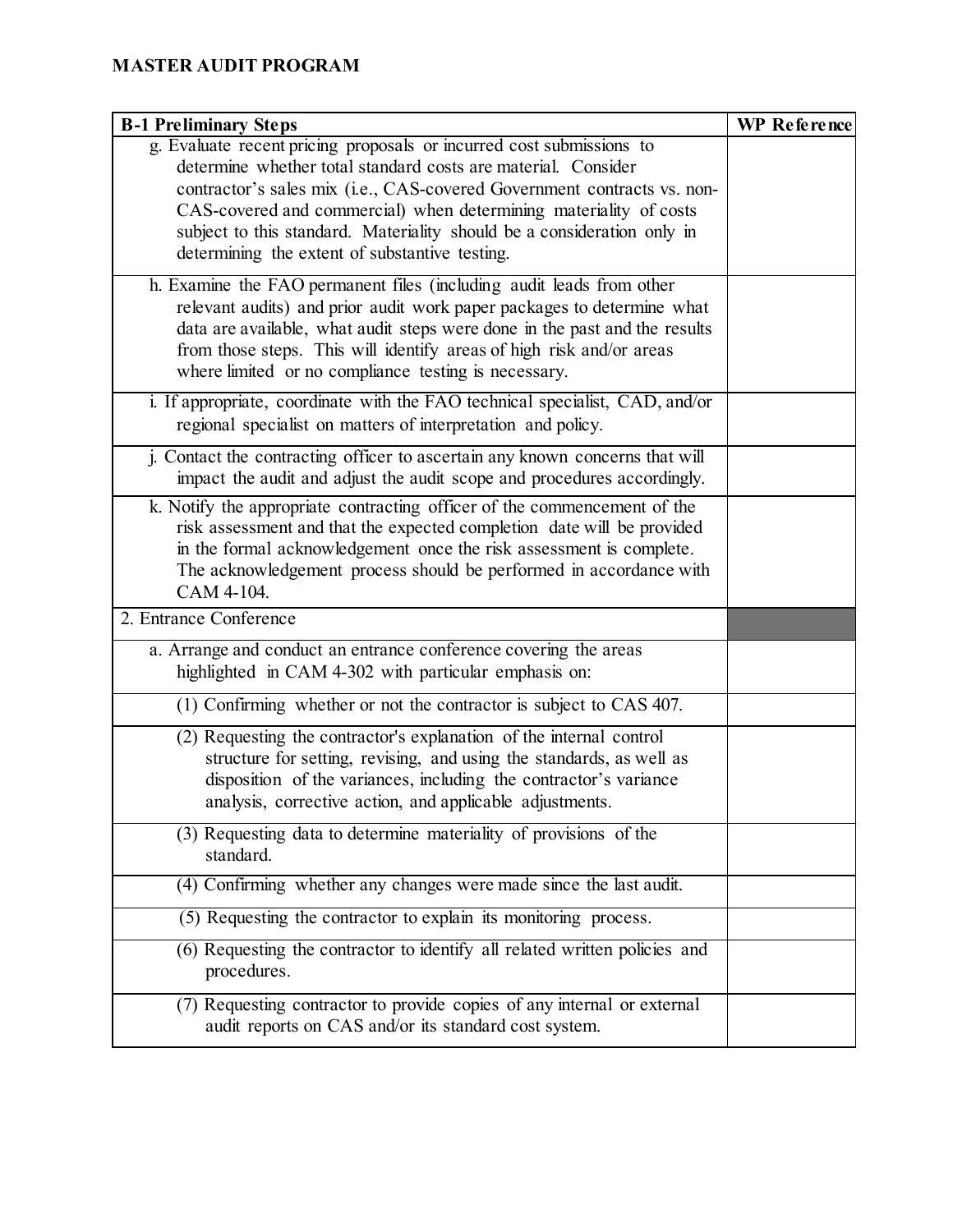| <b>B-1 Preliminary Steps</b>                                                                                                                                                                                                                                                                 | <b>WP</b> Reference |
|----------------------------------------------------------------------------------------------------------------------------------------------------------------------------------------------------------------------------------------------------------------------------------------------|---------------------|
| (8) Discussing any identified weaknesses which may have been reported<br>and related follow-up actions. If applicable, include a follow up<br>with contractor management on:                                                                                                                 |                     |
| corrective actions that address previous DCAA audit findings<br>٠<br>and recommendations,                                                                                                                                                                                                    |                     |
| other studies or audits that impact the subject matter<br>$\bullet$                                                                                                                                                                                                                          |                     |
| b. If relying on the work of others follow the procedures in CAM 4-1000.                                                                                                                                                                                                                     |                     |
| c. Issue a notification letter to the contractor regarding the audit in<br>accordance with CAM 4-302.3.                                                                                                                                                                                      |                     |
| 3. Risk Assessment                                                                                                                                                                                                                                                                           |                     |
| a. Using the framework and the guidelines in WP B-2, obtain and document<br>an understanding of the contractor's internal controls that are relevant to<br>the audit. Auditors should be able to obtain a major portion of this<br>understanding during a walkthrough of the subject matter. |                     |
| b. Determine and document:                                                                                                                                                                                                                                                                   |                     |
| (1) the amount of direct labor and material costs subject to CAS 407<br>provisions (include open unaudited, current, and, if available,<br>budgeted year(s));                                                                                                                                |                     |
| (2) impact of these costs on Government contracts by contract type;                                                                                                                                                                                                                          |                     |
| (3) amount of variances;                                                                                                                                                                                                                                                                     |                     |
| (4) impact of the variances on Government contracts by contract type;<br>and                                                                                                                                                                                                                 |                     |
| (5) Determine provisions of the standard that are material.                                                                                                                                                                                                                                  |                     |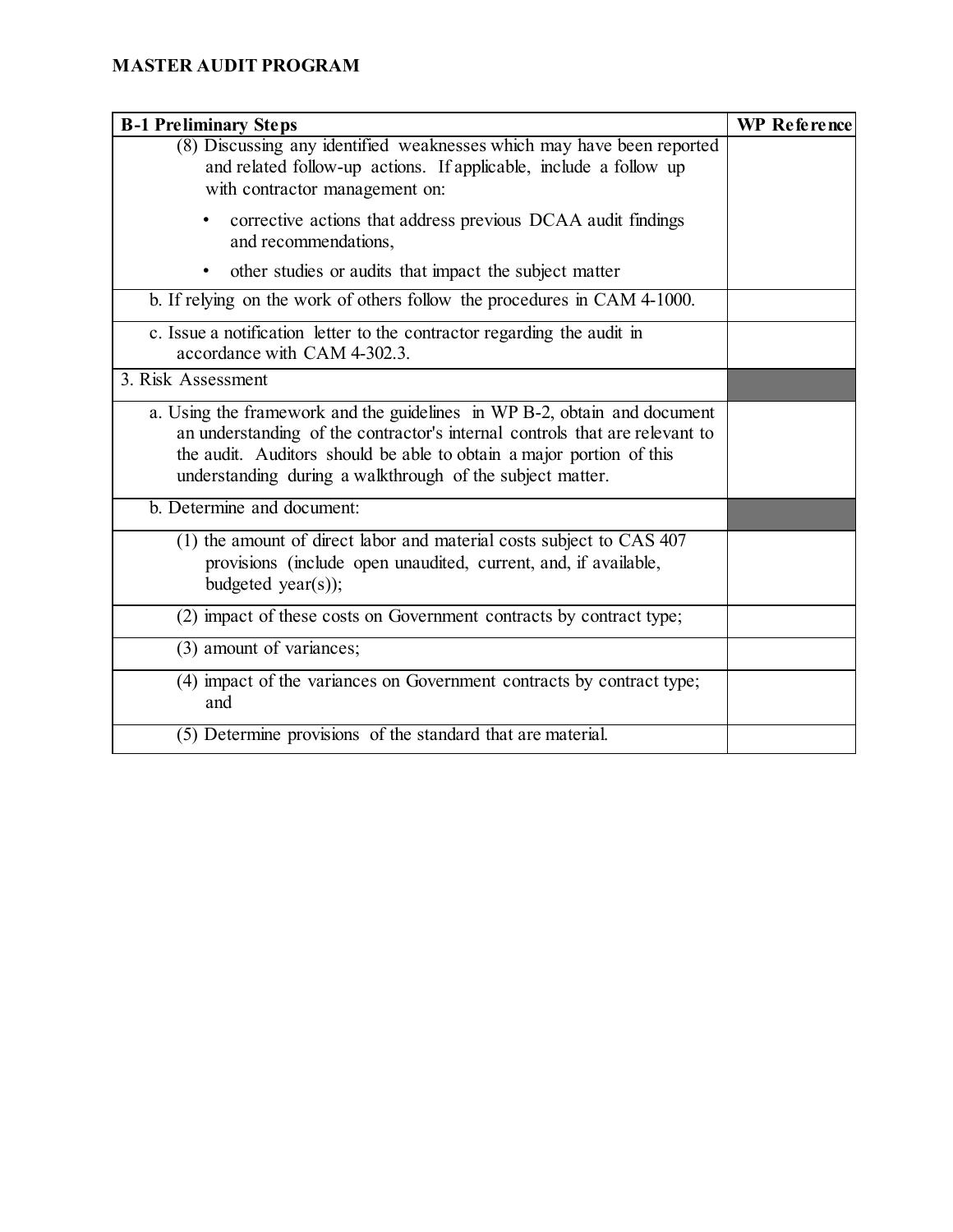| <b>B-1 Preliminary Steps</b>                                                                                                                                                                                                                                                                                       | <b>WP</b> Reference |
|--------------------------------------------------------------------------------------------------------------------------------------------------------------------------------------------------------------------------------------------------------------------------------------------------------------------|---------------------|
| c. During the entrance conference, or other appropriate meeting, make<br>specific inquiries of contractor management and other appropriate<br>parties regarding the following:                                                                                                                                     |                     |
| (1) Their knowledge of any actual, suspected, or alleged fraud or<br>noncompliance with laws and regulations affecting the period of<br>time corresponding to the subject matter under audit. (AT-C 205.32)                                                                                                        |                     |
| (2) Whether any investigations or legal proceedings, that are significant<br>to the engagement objectives, have been initiated or are in process<br>with respect to the period of time corresponding to the subject<br>matter. (GAGAS 7.14)                                                                        |                     |
| (3) The existence of other audits and studies (performed by other than<br>DCAA) that relate to the subject matter under audit. If yes, have the<br>contractor explain the audits and studies performed, any related<br>findings or recommendations, and any contractor corrective actions<br>taken. $(GAGAS 7.13)$ |                     |
| Note: Specifically document in the working papers; the inquiries and the<br>corresponding responses as well as how the responses affect the<br>performance of the engagement.                                                                                                                                      |                     |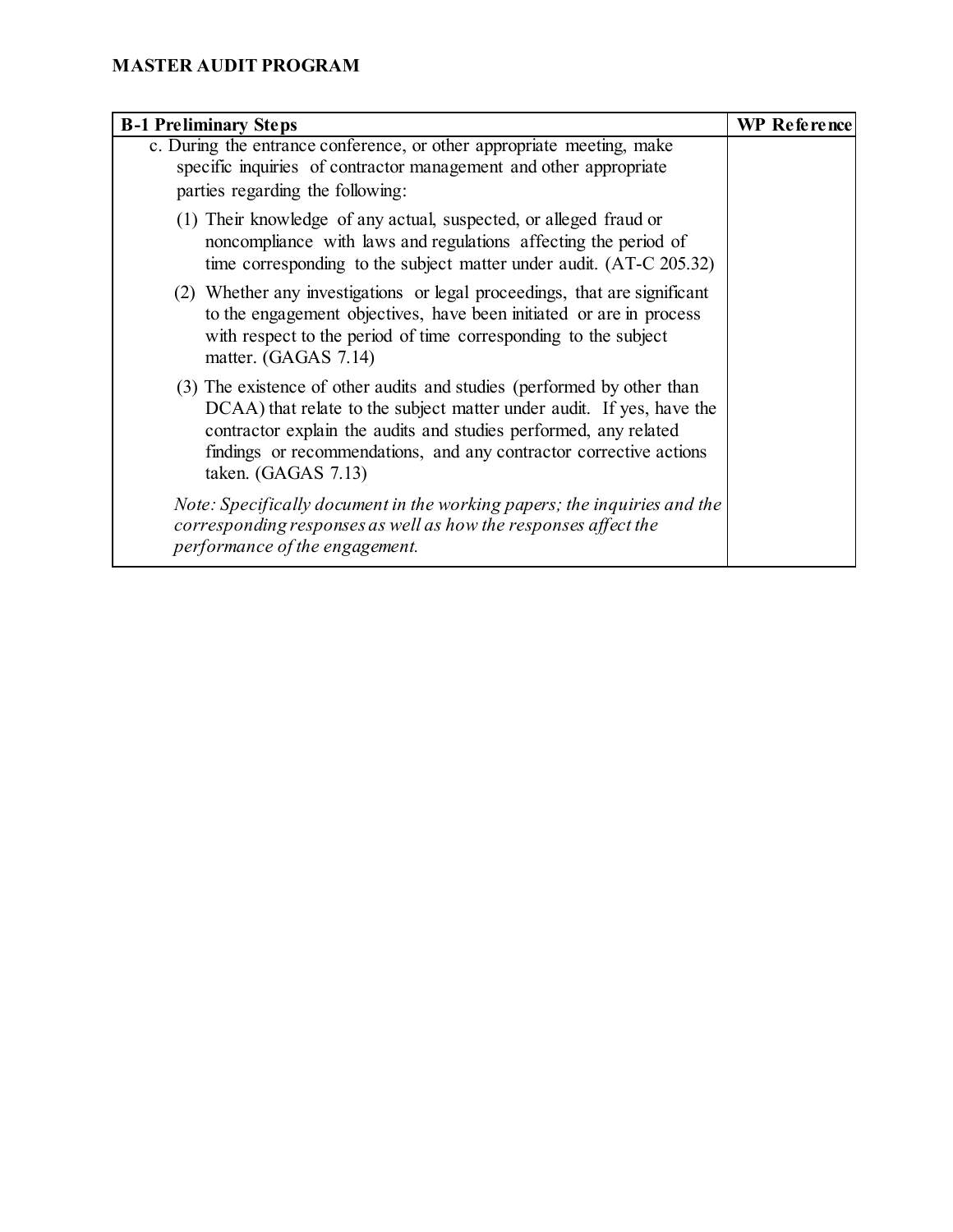| <b>B-1 Preliminary Steps</b>                                                                                                                                                                                                                                                                                                                                                                | WP Reference |
|---------------------------------------------------------------------------------------------------------------------------------------------------------------------------------------------------------------------------------------------------------------------------------------------------------------------------------------------------------------------------------------------|--------------|
| d. Based on the team's understanding of the criteria, subject matter, and the<br>contractor and its environment, hold a planning meeting with the audit<br>team (at a minimum, Supervisor and Auditor) to discuss and identify<br>potential material noncompliances, whether due to error or fraud, that<br>could affect the subject matter.                                                |              |
|                                                                                                                                                                                                                                                                                                                                                                                             |              |
| The discussion should include:                                                                                                                                                                                                                                                                                                                                                              |              |
| relevant prior audit experience (e.g., questioned cost, relevant<br>reported accounting system deficiencies),                                                                                                                                                                                                                                                                               |              |
| relevant aspects of the contractor and its environment,<br>$\bullet$                                                                                                                                                                                                                                                                                                                        |              |
| risk of material noncompliance due to fraud (e.g., the extent of<br>$\bullet$<br>financial incentives, pressures to meet budgetary and contractual<br>commitments, and opportunities to commit and conceal fraud).<br>Consider the fraud risk factors and scenarios presented in the<br>DoD OIG's webpage: Fraud Detection<br>Resources for Auditors. Copy link and paste into web browser, |              |
| other known risk factors identified that could materially affect<br>٠<br>the subject matter, and                                                                                                                                                                                                                                                                                            |              |
| the audit team's understanding of relevant key internal controls.<br>٠                                                                                                                                                                                                                                                                                                                      |              |
| Document factors identified that increase the risk of material<br>$\bullet$<br>noncompliance due to error or fraud that could affect the subject<br>matter and design audit procedures to respond to the increased<br>risk of material noncompliance.                                                                                                                                       |              |
| Communication among audit team members should continue as needed<br>throughout the audit regarding the risk of misstatement and<br>noncompliance due to error or fraud.                                                                                                                                                                                                                     |              |
| e. From the information gathered in the preceding steps and using the<br>materiality criteria in 48 CFR 9903.305, assess the audit risk and                                                                                                                                                                                                                                                 |              |
| determine the scope of audit and extent of compliance testing to be<br>performed.                                                                                                                                                                                                                                                                                                           |              |
| f. Discuss with the CAS Technical Specialist and/or Supervisory Auditor<br>the scope of the audit. If the provision of the standard is not applicable<br>or is immaterial, the audit should be curtailed. Document the decision<br>to curtail the audit of the provision.                                                                                                                   |              |
| g. Update the information in the permanent files as needed.                                                                                                                                                                                                                                                                                                                                 |              |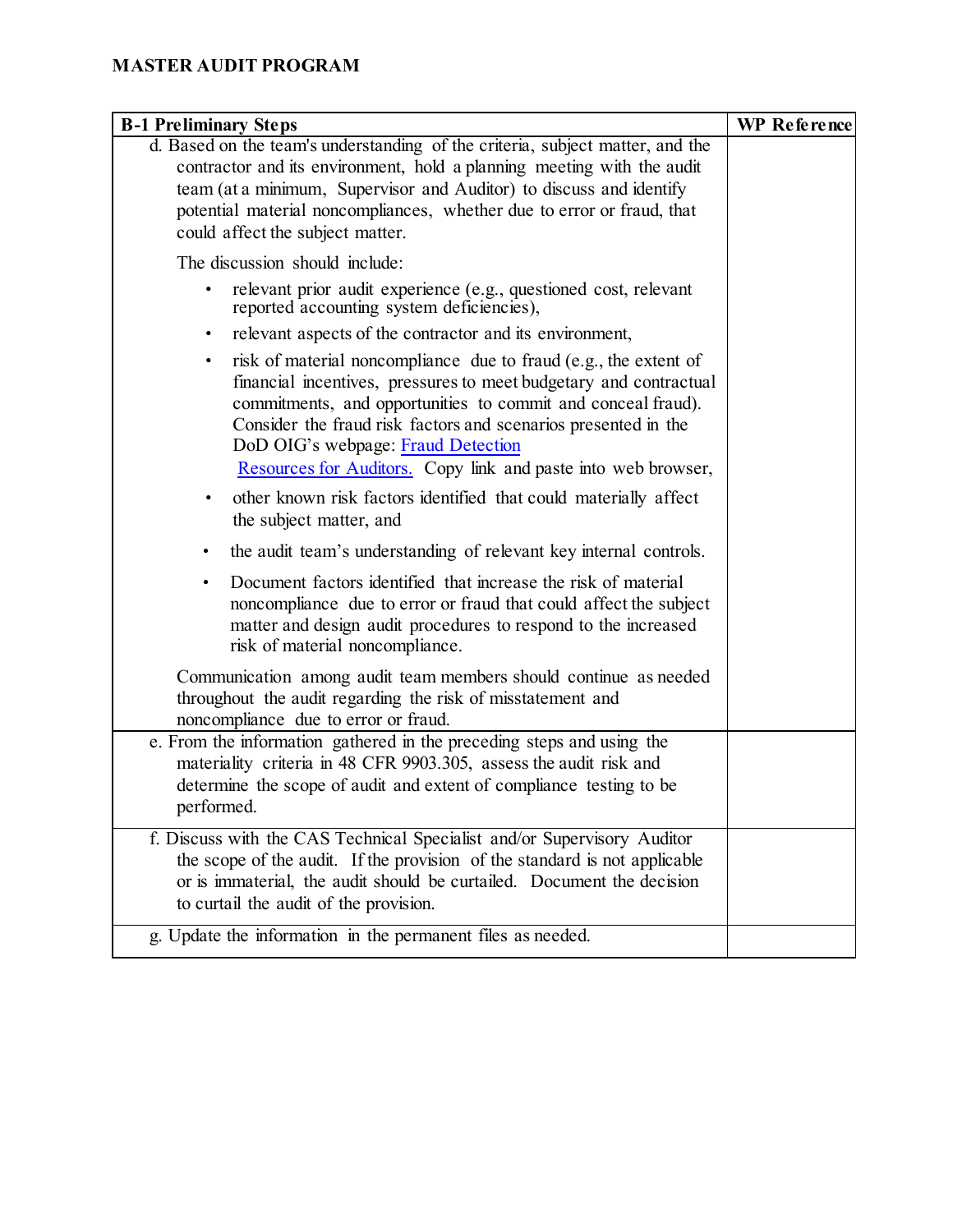| <b>C-1 Basic Requirements</b>                                                                                                                                                                                                                                                                                                                                                                                                                                                                                                                             | <b>WP</b> Reference |
|-----------------------------------------------------------------------------------------------------------------------------------------------------------------------------------------------------------------------------------------------------------------------------------------------------------------------------------------------------------------------------------------------------------------------------------------------------------------------------------------------------------------------------------------------------------|---------------------|
| Version 6.0, dated July 2020                                                                                                                                                                                                                                                                                                                                                                                                                                                                                                                              |                     |
| 1. Use of a standard cost system to cost Government contracts is permitted only<br>when it meets the criteria in CAS 407. Verify that these criteria are met by<br>determining that standard costs are used only when:                                                                                                                                                                                                                                                                                                                                    |                     |
| a. They are entered into the books of account $(CAS 407.40(a))$ ; (However,<br>properly computed variances may be allocated by memorandum<br>worksheet adjustments rather than entered into the books of account.)                                                                                                                                                                                                                                                                                                                                        |                     |
| (1) Evaluate the contractor's accounting records and verify that standard<br>costs are used to accumulate costs in the books and records.                                                                                                                                                                                                                                                                                                                                                                                                                 |                     |
| (2) Verify that variances are either entered into the books and records or<br>allocated by memorandum worksheet adjustments.                                                                                                                                                                                                                                                                                                                                                                                                                              |                     |
| b. Standard costs and related variances are accounted for at the level of the<br>production unit $(CAS 407.40(b));$                                                                                                                                                                                                                                                                                                                                                                                                                                       |                     |
| (1) Determine what the contractor considers its "production unit" and<br>whether its definition complies with CAS $407.30(a)(7)$ .                                                                                                                                                                                                                                                                                                                                                                                                                        |                     |
| (2) Verify that standard costs and related variances are accounted for at<br>the production level.                                                                                                                                                                                                                                                                                                                                                                                                                                                        |                     |
| (3) A production unit is a grouping of activities which either uses<br>homogeneous inputs of direct material and direct labor or yields<br>homogeneous outputs. Depending on the circumstances, contractors<br>may meet the requirements of accumulating to the production unit<br>level by accumulating costs:                                                                                                                                                                                                                                           |                     |
| For all products in one grouping,<br>By product,<br>By assembly or subassembly, or<br>By part.                                                                                                                                                                                                                                                                                                                                                                                                                                                            |                     |
| c. Practices for setting, revising, and using the standards, as well as the<br>disposition of variances are stated in writing and consistently followed<br>$(CAS 407.40(c))$ .                                                                                                                                                                                                                                                                                                                                                                            |                     |
| 2. Determine that the written statement of practices includes (CAS<br>$407.50(a)(1)$ :                                                                                                                                                                                                                                                                                                                                                                                                                                                                    |                     |
| a. The bases and criteria used in setting and revising standards. (CAS 407<br>does not establish the bases or criteria that should be used to establish or<br>revise the particular standard. It requires that the basis chosen to<br>develop or revise the particular standard be disclosed in writing. There<br>are many bases and criteria; e.g., standard hours may be<br>developed/revised using an engineering (time and motion) study or prior<br>experience. Standards must be revised periodically so that they reflect<br>current information.) |                     |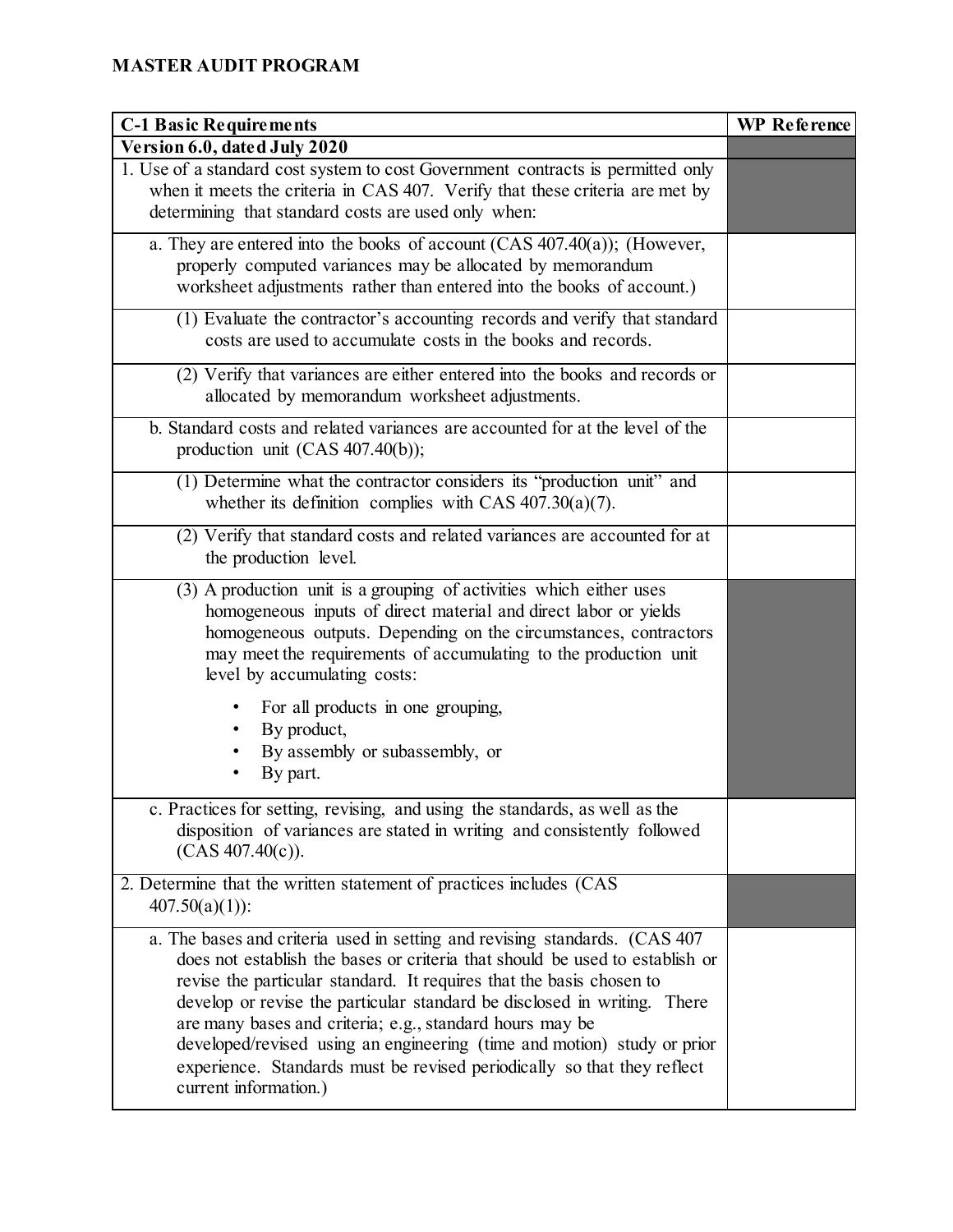| <b>C-1 Basic Requirements</b>                                                                                                                                                                                                                                                                                                                                                                                                                               | <b>WP</b> Reference |
|-------------------------------------------------------------------------------------------------------------------------------------------------------------------------------------------------------------------------------------------------------------------------------------------------------------------------------------------------------------------------------------------------------------------------------------------------------------|---------------------|
| b. The period during which standards are to remain effective. (For example,<br>if the material price standard is meant to be used for only the first six<br>months of the year, with a new standard to be developed for the last six<br>months of the year then the contractor should so disclose that fact in its<br>written practices. Ascertain if the procedure covers revised standards<br>during a year and how the variance would be dispositioned.) |                     |
| c. The level at which material-quantity standards and labor-time standards<br>are set, e.g., if the standard represents:                                                                                                                                                                                                                                                                                                                                    |                     |
| (1) What the costs would be if operations were conducted at optimum<br>efficiency, the result is an ideal standard.                                                                                                                                                                                                                                                                                                                                         |                     |
| (2) The level of efficiency that can be reasonably expected under<br>prevailing conditions, then the result is known as a normal or<br>attainable standard.                                                                                                                                                                                                                                                                                                 |                     |
| d. Conditions which material-price standards and labor rate standards are<br>designed to reflect, e.g., conditions expected to prevail at the beginning<br>of the year, throughout the year, or at the end of the year.                                                                                                                                                                                                                                     |                     |
| 3. Assess whether the written practices are adequate and consistently followed.<br>Test the procedures to ensure standards and variances are recorded properly.<br>If this was accomplished in prior audit assignments (e.g., proposal or<br>forward pricing audits), cross reference to those audit assignments.                                                                                                                                           |                     |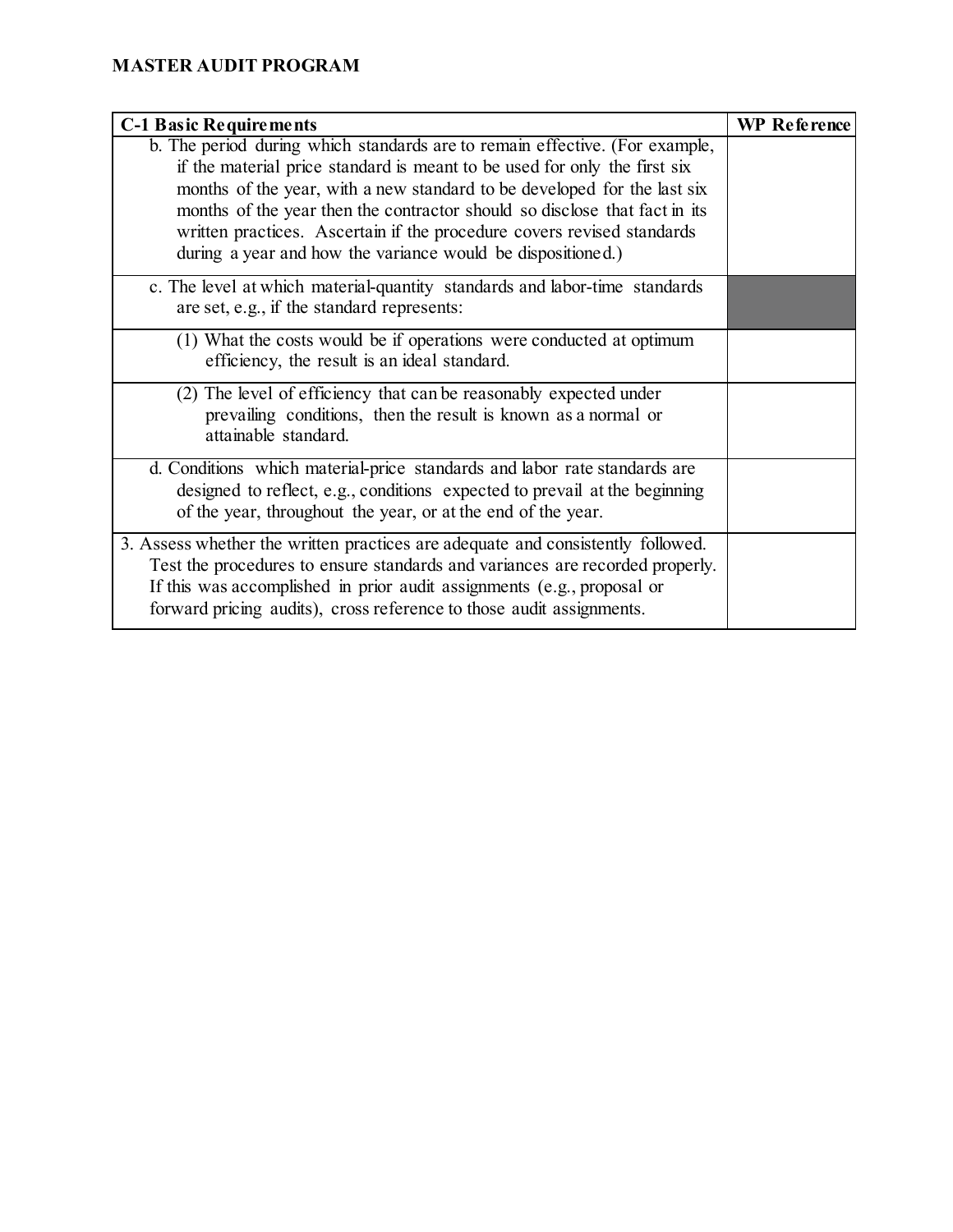| <b>D-1 Standard Costs for Labor</b>                                                                                                                                                                                                                                                                                                                                                                                                                                                                                                                                                                                                          | WP Reference |
|----------------------------------------------------------------------------------------------------------------------------------------------------------------------------------------------------------------------------------------------------------------------------------------------------------------------------------------------------------------------------------------------------------------------------------------------------------------------------------------------------------------------------------------------------------------------------------------------------------------------------------------------|--------------|
| Version 6.0, dated July 2020                                                                                                                                                                                                                                                                                                                                                                                                                                                                                                                                                                                                                 |              |
| 1. Determine the basis for the labor standard $(s)$ and determine whether the<br>standard(s) is based on the classification of labor, department, product, etc.<br>Once the production unit is identified, obtain a listing of labor rate standards<br>by production unit. Sample the production unit to determine whether the<br>labor rate standards meet the requirements of 2 or 3 below.                                                                                                                                                                                                                                                |              |
| 2. When a labor-rate standard is set to cover a category of direct labor,<br>determine that the functions performed within that category are not<br>materially disparate and the employees involved are interchangeable with<br>respect to the functions performed $(CAS 407.50(a)(3))$ . Review job<br>descriptions and interview employees if necessary. Obtain CAS technical<br>specialist assistance as needed.                                                                                                                                                                                                                          |              |
| 3. When a labor-rate standard is set to cover a group of direct labor workers<br>who perform disparate functions, determine that:                                                                                                                                                                                                                                                                                                                                                                                                                                                                                                            |              |
| a. The group of workers all work in a single production unit yielding<br>homogeneous outputs; or                                                                                                                                                                                                                                                                                                                                                                                                                                                                                                                                             |              |
| b. The group of workers, in performance of their respective functions, forms<br>an integral team (CAS $407.50(a)(4)$ ).                                                                                                                                                                                                                                                                                                                                                                                                                                                                                                                      |              |
| 4. Compare the contractor's actual and disclosed practices for the labor cost<br>variances. Verify that the actual and disclosed practices are consistent.<br>Verify that labor-cost variances are recognized at the time labor cost is<br>introduced into production units, i.e., when incurred. Labor-rate variances<br>and labor-time variances may be separately accumulated or combined into<br>one labor-cost variance account. Verify that a separate labor-cost variance<br>is accumulated and distributed for each production unit $(CAS 407.50(c))$ .<br>(Audit tests in this area partially satisfy the requirements of MAAR 10.) |              |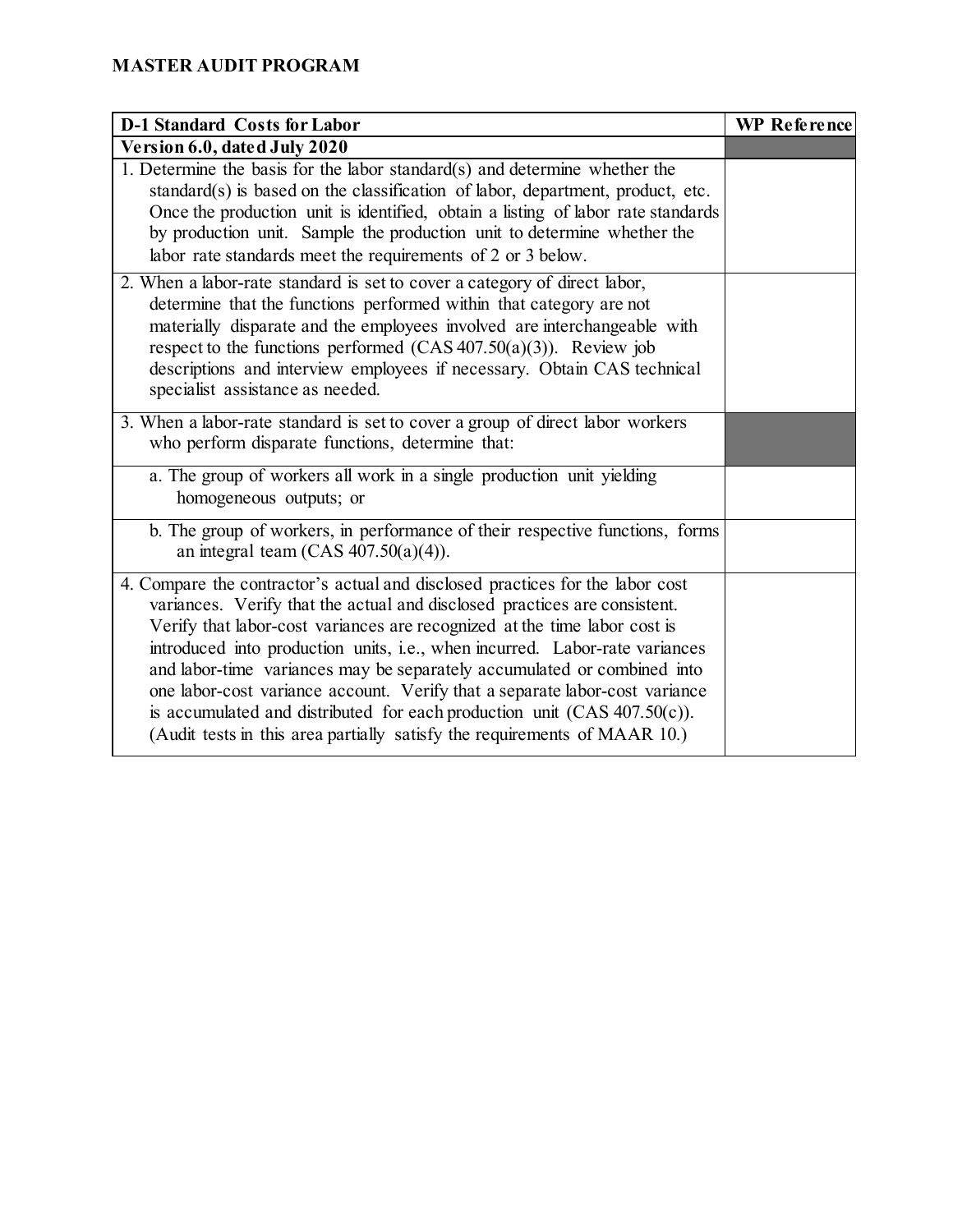| <b>E-1 Standard Costs for Material</b>                                                                                                                                                                                                                                                                                   | WP Reference |
|--------------------------------------------------------------------------------------------------------------------------------------------------------------------------------------------------------------------------------------------------------------------------------------------------------------------------|--------------|
| Version 6.0, dated July 2020                                                                                                                                                                                                                                                                                             |              |
| 1. Verify that the actual and disclosed practices are consistent and comply with<br>the following                                                                                                                                                                                                                        |              |
| a. Material-price variances may be recognized at the time purchases are<br>entered into the books of account or at the time costs are allocated to<br>production units $(CAS 407.50(b)(1))$ .                                                                                                                            |              |
| b. Material-quantity variances are recognized at the point material costs are<br>allocated to production units.                                                                                                                                                                                                          |              |
| 2. Test variances actually recorded to verify that they are calculated properly<br>(against correct standards) and distributed appropriately. (Audit tests in this<br>area partially satisfy the requirements of MAAR 10.)                                                                                               |              |
| 3. When material-price standards are used and related price variances are<br>recognized at the time the purchases of material are entered into the books<br>of account:                                                                                                                                                  |              |
| a. Determine that the material-price standards and related variances are<br>accumulated separately by homogeneous groupings of material. A<br>grouping is homogeneous if:                                                                                                                                                |              |
| (1) The prices of all items in that grouping of material are expected to<br>fluctuate in the same direction and at substantially the same rate<br>$(CAS 407.50(b)(2)(i))$ or                                                                                                                                             |              |
| (2) The items in that grouping of material are held for use in a single<br>production unit yielding homogeneous outputs (CAS 407.50<br>$(b)(2)(ii)$ .                                                                                                                                                                    |              |
| b. Verify that significant variances of each homogeneous grouping are<br>allocated (CAS 407.50(b)(3)):                                                                                                                                                                                                                   |              |
| (1) At least annually to items in purchased-item inventory and to<br>production units receiving items from that homogeneous group of<br>materials.                                                                                                                                                                       |              |
| (2) On the basis of standard cost of material received, by either:                                                                                                                                                                                                                                                       |              |
| • Adjusting the purchased-item inventory (ending inventory) from<br>standard cost to actual cost, then allocating the balance of the<br>price variance to production units on the basis of total standard<br>cost received from the homogeneous grouping by each<br>of the production units $(CAS 407.50(b)(3)(i))$ , or |              |
| • Treating the purchased-item inventory, collectively, as a<br>production unit and allocating the price variance to production<br>units on the basis of standard costs received by each production<br>unit from that homogeneous grouping of material (CAS<br>$407.50(b)(3)(ii)$ .                                       |              |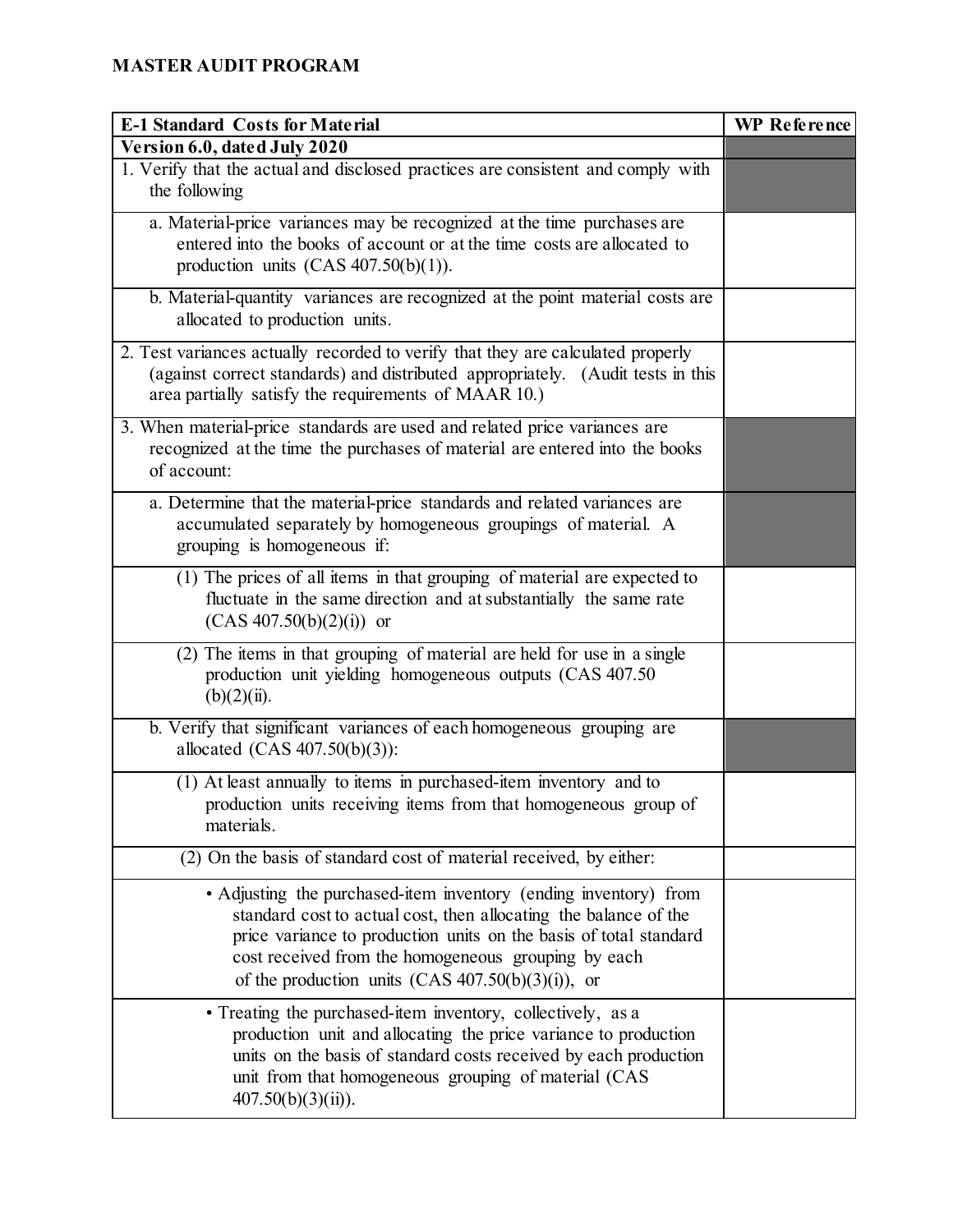| <b>E-1 Standard Costs for Material</b>                                                                                                                                                                                                                                                                                                                                                                                                                                  | <b>WP</b> Reference |
|-------------------------------------------------------------------------------------------------------------------------------------------------------------------------------------------------------------------------------------------------------------------------------------------------------------------------------------------------------------------------------------------------------------------------------------------------------------------------|---------------------|
| (3) Consistently, as required by the standard.                                                                                                                                                                                                                                                                                                                                                                                                                          |                     |
| c. Insignificant variances may be included in appropriate indirect cost<br>pools; verify that variances included in indirect cost pools are<br>immaterial. $(CAS 407.50(b)(4))$                                                                                                                                                                                                                                                                                         |                     |
| 4. When material-price variances are recognized at the time material cost is<br>allocated to production units or when material-price variances are allocated<br>to production units, the variances may be combined with material-quantity<br>variances into one material cost variance for that production unit. If the<br>contractor uses this method, verify that a separate material-cost variance is<br>accumulated for each production unit $(CAS 407.50(b)(5))$ . |                     |

| <b>F-1 Disposition of Variances</b>                                                                                                                                                                                                   | WP Reference |
|---------------------------------------------------------------------------------------------------------------------------------------------------------------------------------------------------------------------------------------|--------------|
| Version 6.0, dated July 2020                                                                                                                                                                                                          |              |
| 1. Determine that the contractor's established practices regarding the disposition<br>of variances accumulated by production unit are in accordance with the<br>following $(CAS 407.50(d))$ :                                         |              |
| a. Significant variances must be allocated to cost objectives at least<br>annually. The cost objectives include both finished goods inventory<br>(contracts) and work-in-process inventory.                                           |              |
| (1) Where a variance related to material is allocated, the allocation shall be<br>on the basis of the material cost at standard, or, where outputs are<br>homogeneous, on the basis of units of output.                               |              |
| (2) Variances related to labor shall be allocated on the basis of labor cost at<br>standard, labor hours at standard, or where outputs are homogeneous, on<br>the basis of units of output.                                           |              |
| b. Immaterial variances may be included in appropriate indirect cost pools for<br>allocation to applicable cost objectives. If the contractor includes variances<br>in indirect cost pools, verify that the variances are immaterial. |              |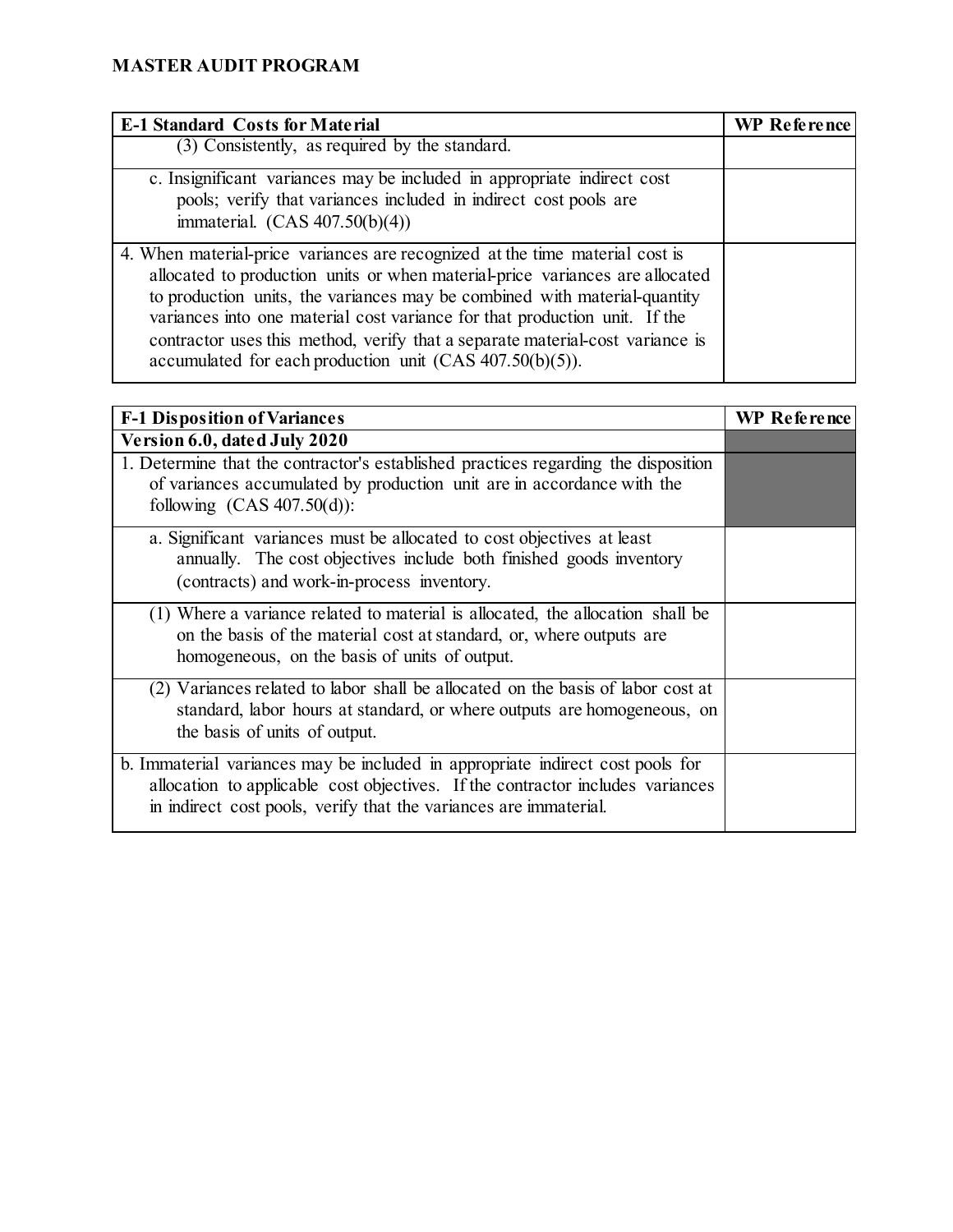| <b>A-1 Concluding Steps</b>                                                                                                                                                                                                                                                                                                                                                                                                                                                                                                                                                                                                                                                                                                                                                                                                                                                                                                                                                                                                                                                                                                                                                                                                                                                                                                                                                                                                                              | WP Reference |
|----------------------------------------------------------------------------------------------------------------------------------------------------------------------------------------------------------------------------------------------------------------------------------------------------------------------------------------------------------------------------------------------------------------------------------------------------------------------------------------------------------------------------------------------------------------------------------------------------------------------------------------------------------------------------------------------------------------------------------------------------------------------------------------------------------------------------------------------------------------------------------------------------------------------------------------------------------------------------------------------------------------------------------------------------------------------------------------------------------------------------------------------------------------------------------------------------------------------------------------------------------------------------------------------------------------------------------------------------------------------------------------------------------------------------------------------------------|--------------|
| Version 6.0, dated July 2020                                                                                                                                                                                                                                                                                                                                                                                                                                                                                                                                                                                                                                                                                                                                                                                                                                                                                                                                                                                                                                                                                                                                                                                                                                                                                                                                                                                                                             |              |
| 1. Summarize and document the results of audit.                                                                                                                                                                                                                                                                                                                                                                                                                                                                                                                                                                                                                                                                                                                                                                                                                                                                                                                                                                                                                                                                                                                                                                                                                                                                                                                                                                                                          |              |
| 2. Discuss the audit results with the supervisor and, if applicable the technical<br>specialist. The auditor should only report those noncompliances which are<br>considered material. Coordinate significant or unusual issues with the<br>CFAO, FAO Manager, and if applicable, with the CAD network (see CAM<br>8-302.4 and 8-302.6). Coordination should be both before and after<br>discussion of audit results with the contractor. The CFAO should be<br>apprised of noncompliance matters at the earliest possible date. Note: If $a$<br>noncompliance is considered immaterial, but could become material if<br>circumstances change, notify the CFAO through a memorandum. The<br>memorandum will include a Statement of Condition and Recommendation<br>(SOCAR) and provide the CFAO with sufficient information to understand<br>the condition and the severity of the CAS noncompliance. The only<br>exception to issuing a memorandum is if the audit report includes a<br>material noncompliance(s). When a material noncompliance is reported,<br>the immaterial noncompliance will be reported in a separate exhibit to the<br>report titled "Noncompliance that Warrants Attention of the Cognizant<br>Federal Agency Official." Reference to the exhibit for the immaterial<br>noncompliance will be in the Executive<br>Summary, but will not be included in the Basis of Opinion section, as it is<br>not a material noncompliance. |              |
| 3. Prepare draft audit report (and memorandum, if applicable). If the audit<br>scope was limited to a certain area(s) of the contractor's accounting<br>practices, modify the subject matter stated in the Report On (from WP A01)<br>and Opinion (from WP A) section of the report, as necessary, so that they<br>clearly identify the limited areas audited.                                                                                                                                                                                                                                                                                                                                                                                                                                                                                                                                                                                                                                                                                                                                                                                                                                                                                                                                                                                                                                                                                           |              |
| 4. If a material weakness or significant internal control deficiency is detected<br>during the course of this audit, ensure that the findings have been fully<br>developed to determine if a significant deficiency in compliance with DFARS                                                                                                                                                                                                                                                                                                                                                                                                                                                                                                                                                                                                                                                                                                                                                                                                                                                                                                                                                                                                                                                                                                                                                                                                             |              |
| 252.242-7006 criteria exists. If so, open a Business System Deficiency<br>assignment (Activity Code 11090) to report the deficiency and submit it to the<br>contractor for comment.                                                                                                                                                                                                                                                                                                                                                                                                                                                                                                                                                                                                                                                                                                                                                                                                                                                                                                                                                                                                                                                                                                                                                                                                                                                                      |              |
| 5. Hold an exit conference with the contractor and provide a draft report (and<br>memorandum, if applicable) to the contractor for comments in accordance<br>with CAM 4-304. Obtain supervisory review, and management review if<br>required, of the working papers and draft audit results section of the audit<br>report (and memorandum, if applicable) before discussion with the<br>contractor.                                                                                                                                                                                                                                                                                                                                                                                                                                                                                                                                                                                                                                                                                                                                                                                                                                                                                                                                                                                                                                                     |              |
| 6. Finalize audit report (and memorandum, if applicable) incorporating the<br>contractor's reaction and audit response, if applicable.                                                                                                                                                                                                                                                                                                                                                                                                                                                                                                                                                                                                                                                                                                                                                                                                                                                                                                                                                                                                                                                                                                                                                                                                                                                                                                                   |              |